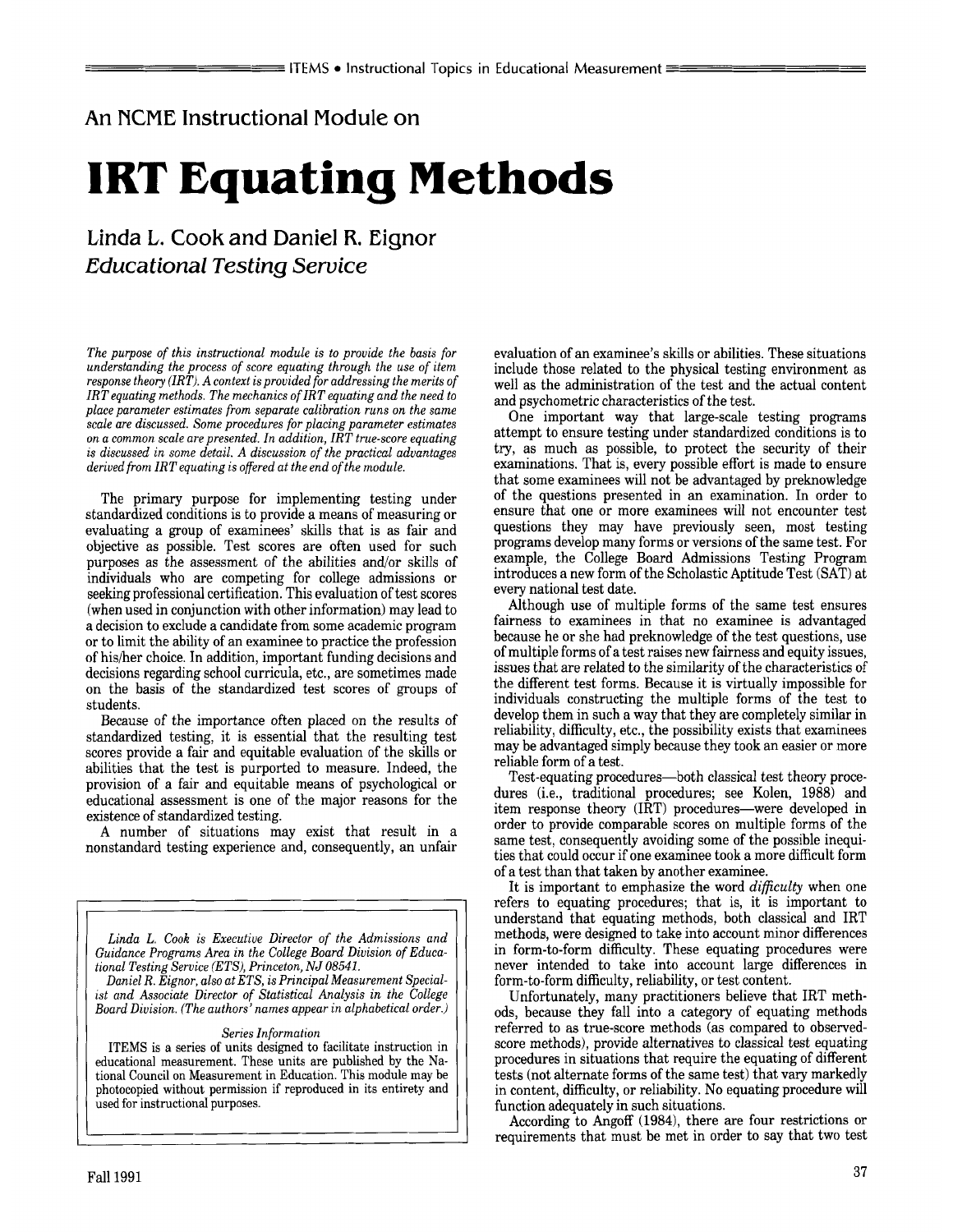forms have been equated: (a) the test forms to be equated should measure the same ability; (b) the resulting raw score to scale score conversion should be independent of the data used in deriving it and should be applicable in all similar situations; (c) scores on the two test forms should, after equating, be interchangeable in use; and (d) the equating should be symmetric, or the same, regardless of which test form is designated as the base. Angoff further points out that equating and the issue of unique conversions can really only be addressed when the test forms are parallel.

A number of comments can be made about these restrictions or requirements. First, while one of the restrictions requires that the two test forms measure the same ability, it is not specified that the ability be unidimensional. However, unidi-

# *IRT equating involves a) selecting a design, b) placing parameter estimates on a common scale, and c) equating test scores.*

mensionality, or a close approximation to it, is a requirement of current IRT equating methods (see Hambleton, 1989). This means that somewhat tighter restrictions on the nature of the test data must be met for IRT equating applications. Second, the generalizability of the equating conversions from the data used for developing them may fall short in practice when classical procedures are used any time the groups taking the test forms to be equated are not random samples from the same population. The use of nonrandom samples is typical of practical equating situations. Third, the criterion of interchangeability of scores really only holds when the test forms are equally reliable.

Lord's definition of equating (Lord, 1977) reflects in greater detail Angoff's third requirement, called the equity requirement:

Transformed scores y\* and raw scores *x* can be called "equated" if and only if it is a matter of indifference to each examinee whether he is to take test  $X$  or test  $Y$  (p. 128).

Under this definition, (a) test forms measuring different abilities cannot be equated (comparable to Angoff's first restriction), (b) observed scores (those scores actually obtained by test takers) on unequally reliable test forms cannot be formally equated (this would violate Angoff's third restriction), and (c) observed scores on test forms of varying difficulty cannot be equated. Lord (1977) states,

If tests *X* and *Y* are of different difficulties, the relation between their true scores is necessarily nonlinear, because of floor and ceiling effects. If two tests have a non-linear relation, it is implausible that they should be equally reliable for all subgroups of examinees. This leads to the awkward conclusion that, strictly speaking, observed scores on tests of different difficulty cannot be equated (p. 128).

While the above suggests that, in theory, observed-score equating is not possible except when test forms are of exactly equal difficulty, test equating is routinely carried out for test forms that are not strictly parallel. There will be problems in practice, however, any time the test forms to be equated are not close to the same level of difficulty and observed scores are used. For this reason, and also to satisfy Angoff's second restriction (that the conversions should be independent of the group used to obtain them), IRT equating methods, which are true-score based, have appeal for the solution of equating problems.

# **IRT Equating Process**

### *Basic Principle of IRT Equating*

Hambleton (1989) provided an introductory treatment of item response theory models, assumptions, and properties. One of the basic properties of item response theory discussed by Hambleton is the following: If the data used for the equating fit the assumptions of an IRT model and good estimates of the parameters for the model are obtained, it is possible to develop an estimate of an examinee's ability that is independent of the set of items (i.e., test form) to which the examinee responds. Consequently, it does not matter if an examinee takes an easy or a hard form of a test; the examinee's ability estimate developed from either test form will be identical, within measurement error, provided the parameter estimates for both forms have been placed on the same scale. Therefore, the differences in difficulty of the test forms taken by the examinee are no longer a problem. The examinee would receive the same ability estimate regardless of the particular form he or she takes. Further, if one is willing to use the underlying IRT ability scale for score reporting purposes, IRT reduces the need for equating test forms to the process of placing item parameter estimates on the same scale.

Unfortunately, large-scale testing programs are not always able to report scores using the IRT ability scale or metric. These programs usually continue to report scaled scores on the scale that was initially chosen for the particular test of interest, even though IRT may have subsequently been used for equating purposes. Fortunately, because ability estimates can be mathematically related to specific true scores on each of the two test forms, IRT equating of these true scores can be used and traditional scaled scores can be reported.

Kolen (1988) provided an introductory treatment of classical linear and equipercentile equating procedures. Similar to the equipercentile equating procedure discussed by Kolen, IRT equating methods can model either a linear or curvilinear relationship between scores on two forms of a test. If the relationship between scores on two forms of a test is linear, IRT methods will easily model this relationship. On the other hand, if the relationship between scores on the two forms is curvilinear, IRT equating methods can also effectively model this relationship.

### *Mechanics of IRT Equating*

IRT equating can be viewed as a three-step process. Assuming that a suitable IRT model has been chosen (that is, a model that fits the data), the first step is to select a data collection design for equating. The second step involves placing item parameter estimates from separate calibration (parameter estimation) runs on the same scale. For some equating designs, however, this second step is not necessary. Also, when using certain computer programs, such as LOGIST (Wingersky, 1983), it is often the case that parameter estimation can be accomplished in a single calibration run. If a single calibration run is used, the item parameter estimates for the two test forms to be equated will automatically be on the same scale.

The third step involves using the relationship between abilities and true scores on the two test forms to be equated to establish the raw-to-scale relationship for the new form (the form requiring equating). As mentioned earlier, if a testing program can report scores on the ability metric, the equating has been accomplished through the calibration and subsequent placing of parameter estimates on the same scale, and the third step is not necessary. However, because many testing programs report scores on some established scale, such as the familiar 200 to 800 scale used by the SAT, the third step becomes necessary.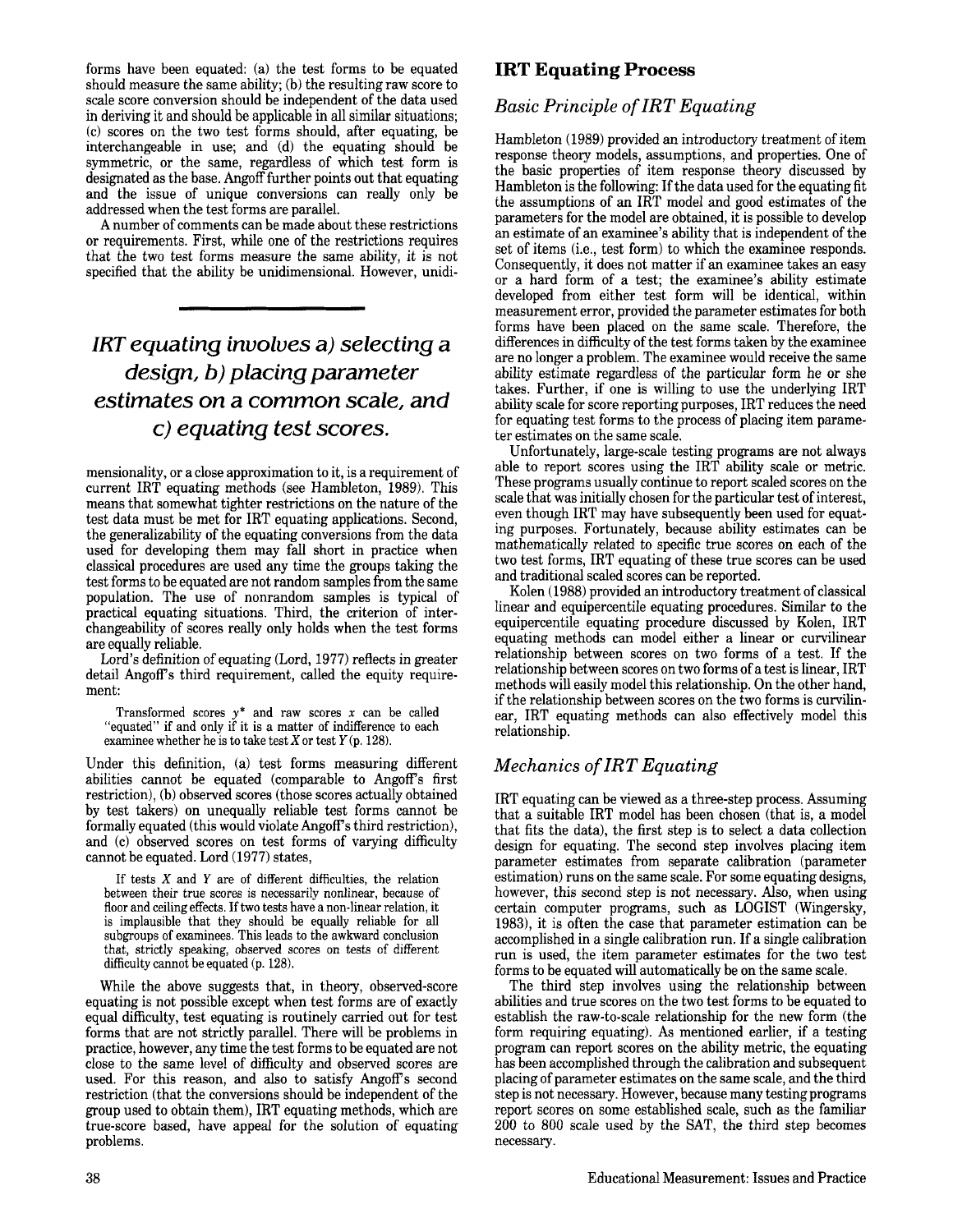#### *Step One: Selecting a Design*

There are essentially three data collection designs used in IRT equating. These designs are the same as those used with traditional linear and equipercentile equating methods; they are the (a) single group, (b) random groups, and (c) anchor test designs. In the single group design, the same group takes both test forms to be equated. In the random groups design, two randomly selected groups, of equivalent ability, take different forms of the test. In the third design, two groups of examinees take different forms of a test; each form contains a common set of items (internal anchor) or a common anchor test (external anchor) is given with the forms. The groups in this third design do not need to be randomly equivalent, and usually they are not.

If classical equating methods are employed, the common items linking the two test forms in the third design are used to adjust for ability differences in the two groups. If IRT equating methods are used, the common items are used to place item parameter estimates on the same scale. The common items are used for item parameter scaling purposes regardless of whether the calibration is carried out in a single LOGIST run or in separate calibration runs.

A question often arises regarding how large a sample is necessary to carry out IRT or, for that matter, conventional equating. The response to this question is more straightforward for IRT equating applications than for classical equating applications. An adequate sample size for a particular IRT equating design depends on the number of examinees required to provide stable estimates of the parameters of the particular IRT model used to characterize the data. Larger sample sizes are required for the more complex models. Sample sizes currently used to calibrate data when the three-parameter logistic model is used to equate the SAT typically range from 2,500 to 3,000 examinees per item, although as few **as** 1,800 to 2,000 examinees per item have been viewed as acceptable. When compared to classical equating procedures used for the SAT, 3,000 examinees taking each item is larger than the sample needed if a linear equating method were to be used for the test and smaller than desirable if a curvilinear equating method, such as one of the equipercentile methods discussed by Angoff  $(1984)$ , were to be used.

The properties of the common items used in an anchor test design have been considered and discussed for both classical and item response theory equating methods. (See Cook and Petersen, 1987, for a review of recent studies of the properties of common items.) It is safe to say that regardless of whether one chooses to use classical or IRT equating methods, choice of a common item set is very important. For both types of procedures, it is important for the common items to mirror, in content and statistical properties, the properties of the tests to be equated. In addition, a good rule of thumb is that the common-item anchor should be at least as long as 20% of the total test length.

The choice of design-single group, random group, or anchor test—is often dictated by the practical constraints of the testing program. For example, it is very unlikely that a test such as the SAT would be equated routinely using a single group design. This would require motivating a group of candidates to sit and take two forms of the test, most likely at the same test date. Even if candidates were motivated by financial remuneration to sit for two tests or were provided with some other incentive, it is unlikely that this type of data collection design would prove practical over the long run.

The second design, a random groups design, is unappealing for many large-scale testing programs because it involves giving an old form (i,e., previously administered form) of the test as well as the new form (the form requiring equating) at a regular test date. Many testing programs, including the Admissions Testing Program that administers the SAT, avoid this practice as much as possible because of the desire to ensure that every examinee takes a new form of the test, thus minimizing the possibility that a candidate may be advantaged due to preknowledge of the items on a test.

The design most typically used for the practical reasons just described is the anchor test design. However, this design is probably the most difficult to execute technically. The quality of the equating carried out using an anchor test design depends on the similarity of the groups taking the new and old forms of the test, the parallelism of the two tests to be equated, and the quality of the anchor test.

#### *Step Two: Placing Parameter Estimates on a Common Scale*

As a means of clarifying the need for a separate step to place parameter estimates on the same scale, consider the following situation: Suppose the same set of items is given to two groups of examinees, and the item parameters are estimated twice, once in each group. Suppose, too, that the model of choice is the two-parameter logistic (2PL) model. Because the item characteristic curves are supposedly independent of the groups used to derive them, the expectation would be that the two sets of item parameter estimates would be identical except for sampling error. However, this is not so. For the 2PL model, Stocking and Lord (1983) pointed out that the expression for the item characteristic curve is a function of  $a_i(\theta_a - b_i)$ , where the  $a_i$ ,  $\theta_a$ , and  $b_i$  are the item discrimination, ability, and item difficulty parameters of the model. However, for this model the origin and unit of measurement of the ability (and difficulty) metric are undetermined. This can best be seen by developing this algebraically. Consider the expression for the 2PL model discussed by Harris (1989):

$$
P_i(\theta_a) = \frac{e^{Da_i(\theta_a - b_i)}}{1 + e^{Da_i(\theta_a - b_i)}}.
$$
 (1)

Clearly  $P_i(\theta_a)$  is a function of  $a_i(\theta_a - b_i)$ . Suppose now that  $\theta_a$  is transformed by a linear transformation to give  $\theta_a^*$ :

$$
\theta_a^* = A \theta_a + B,\tag{2}
$$

where *A* is the slope of the linear transformation and *B* the intercept.  $b_i$  is similarly transformed to give  $b_i^*$ :

$$
b_i^* = Ab_i + B,\tag{3}
$$

and *a,* is transformed by multiplying by the reciprocal of the *A*  parameter of the linear transformation:

$$
a_i^* = \frac{1}{A} a_i. \tag{4}
$$

How is the new item-response function  $P_i(\theta_a^*)$  related to  $P_i(\theta_a)$ ?  $P_i(\theta_a^*)$  is a function of  $a^*_{i}(\theta_a^* - b_i^*)$ . However,

$$
a_i^*(\theta_a^* - b_i^*) = \frac{1}{A} a_i (A \theta_a + B - [A \theta_i + B])
$$
  

$$
= \frac{1}{A} a_i (A \theta_a + B - A \theta_i - B)
$$
  

$$
= a_i \frac{1}{A} (A (\theta_a - b_i))
$$
  

$$
= a_i (\theta_a - b_i)
$$

Clearly  $P_i(\theta_n^*) = P_i(\theta_n)$ .

The above will be true for any linear transformation of the parameters—the scale of the ability metric is undetermined. There clearly is an indeterminacy in the model. The same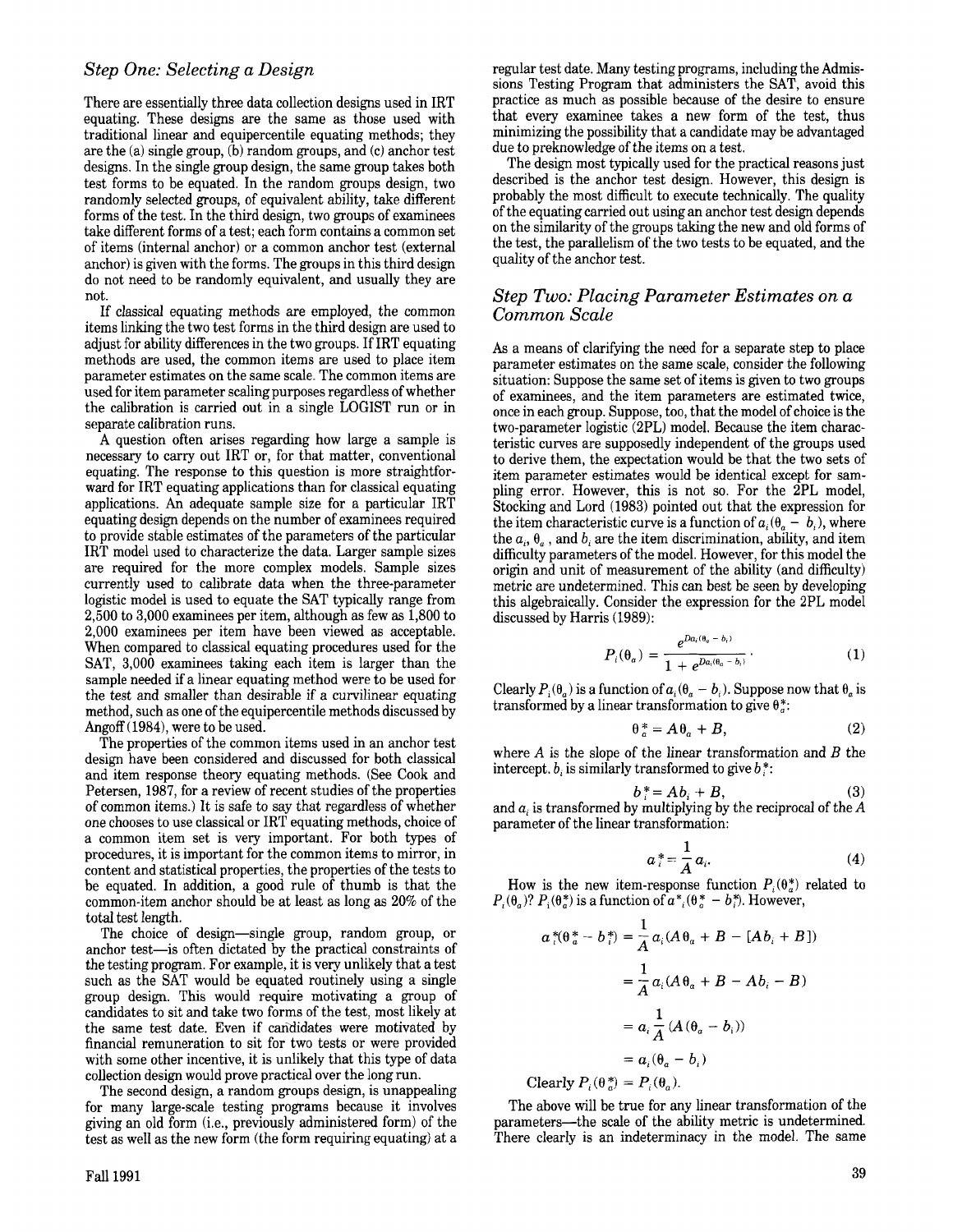

FlGU **RE** 1. *Summary of calibration designs and resulting scale properties of IRT parameter estimates* 

indeterminacy also exists for the three-parameter logistic (3PL) model.

In the LOGIST computer program, this problem of indeterminacy is solved for the 2PL and 3PL models by establishing an origin and unit of measurement for the ability (and difficulty) metric based on the ability of the group of examinees used to calibrate the items. Typically, the mean of the ability estimates  $(\hat{\theta}s)$  is set at zero, and the standard deviation of the  $\hat{\theta}s$  is set to one. Thus, as part of the calibration procedure, parameter estimates are placed on a scale that is defined by the mean and standard deviation of the ability distribution of the group responding to the items. Other computer programs fix the scale in different ways. **An** important point to note is that the relationship between scales derived from two different LOGIST calibrations will always be linear because they differ only in origin and unit of measurement. It also should be noted that when LOGIST parameter estimates are obtained in separate calibration runs, and the groups responding to the set of items in the two calibration runs are identical in ability, the item parameter estimates will be on the same scale and a transformation is not necessary. This would occur if a random groups equating design were used. Likewise, for the single group design, item parameter estimates will be on the same scale if two calibration runs were done because the same group will have responded to the set of items in each calibration run.

Because parameter estimates from two separate 2PL or 3PL calibration runs differ only in origin and unit of measurement (if they differ at all; they will not differ in the single group or random groups design if LOGIST is used), the transformation required : **3** place two sets of parameter estimates on the same scale is a simple linear transformation. Transformation methods that have been developed for use with the 2PL and 3PL models attempt to estimate the parameters of this linear transformation (i.e., the slope and intercept) in a variety of ways. Stocking and Lord (1983) discuss a variety of these procedures.

The simplest 2PL or 3PL transformation method attempts to determine the slope and intercept parameters so that the transformed mean and standard deviation of the distribution of estimated item difficulties from the second calibration are equal to the mean and standard deviation of the estimated item

difficulties from the first calibration. This is analogous to the linear score equating procedure discussed by Kolen (1988), except that item difficulties rather than observed test scores are equated. The linear parameters of the transformation are determined using only the items in common to the two calibration runs. **An** example of how to determine this kind of transformation follows.

Suppose that two separate LOGIST calibrations using the 3PL model have 20 items in common. The mean and standard deviation of the item difficulty estimates for the **20** items in the first calibration are .76 and 1.06 while, in the second calibration, they are .43 and .97, respectively. The parameters of the linear transformation can be determined as follows:

$$
\frac{b_1 - .76}{1.06} = \frac{b_2 - .43}{.97}
$$

or

$$
b_1 = \frac{1.06}{.97} (b_2 - .43) + .76
$$
  

$$
b_1 = 1.09 b_2 + .29
$$

Hence, the slope, or **A** parameter of the linear relationship, is 1.09 and the intercept, or *B* parameter, is .29.

Once the **A** and *B* parameters of the transformation are determined, they are applied to all of the parameter estimates in the calibration run to be transformed. So, if *b,* is the estimate of item difficulty obtained from the calibration of item *i*, and  $b_i^*$ denotes the transformed item difficulty estimate, then *b:* is determined **as** follows:

$$
\hat{b}_i^* = A\hat{b}_i + b,\tag{5}
$$

where **A** and *B* are the parameters of the linear transformation. The same linear parameters are used to transform the item discrimination  $(\hat{a}_i)$  and ability estimates  $(\hat{\theta}_a)$ , i.e.,

$$
\hat{a}_i^* = \frac{\hat{a}_i}{A} \tag{6}
$$

$$
\hat{\theta}_a^* = A\hat{\theta}_a + B. \tag{7}
$$

Because the pseudoguessing parameter estimate for item  $i(\hat{c}_i)$ in the 3PL model is read from the probability metric or *Y-axis*  of the plotted item characteristic curve (rather than the ability metric or X-axis), no transformation is required.

**As** mentioned earlier, simple 2PL or 3PL transformation methods are based on determining the linear relationship between estimates of item difficulties obtained from two calibration runs. Theoretically, ability estimates or estimates of item discrimination parameters could also be used to establish the transformation, and in some situations are actually used. In practice, however, item difficulty estimates are most frequently used because they are the most stable of any of the parameter estimates.

Now, suppose that instead of the 2PL or 3PL model, an individual decides it is appropriate to use the one-parameter logistic (lPL), or Rasch, model. Harris (1989) has provided a discussion of the Rasch model. For this model, the expression for the item characteristic curve is a function of  $(\theta_a - b_i)$ . Here, only the origin of the ability (and difficulty) metric is undetermined. In the LOGIST program, this problem of indeterminancy is solved by establishing the origin of the ability (and difficulty) metric based on the ability of the group of examinees used to calibrate the items, i.e., the mean of the **6s** is set to zero. Other computer programs fix the scale in different ways. Regardless of computer program, however, the relationship between the scales derived from two different 1PL calibrations (using the same computer program) will differ by only a constant.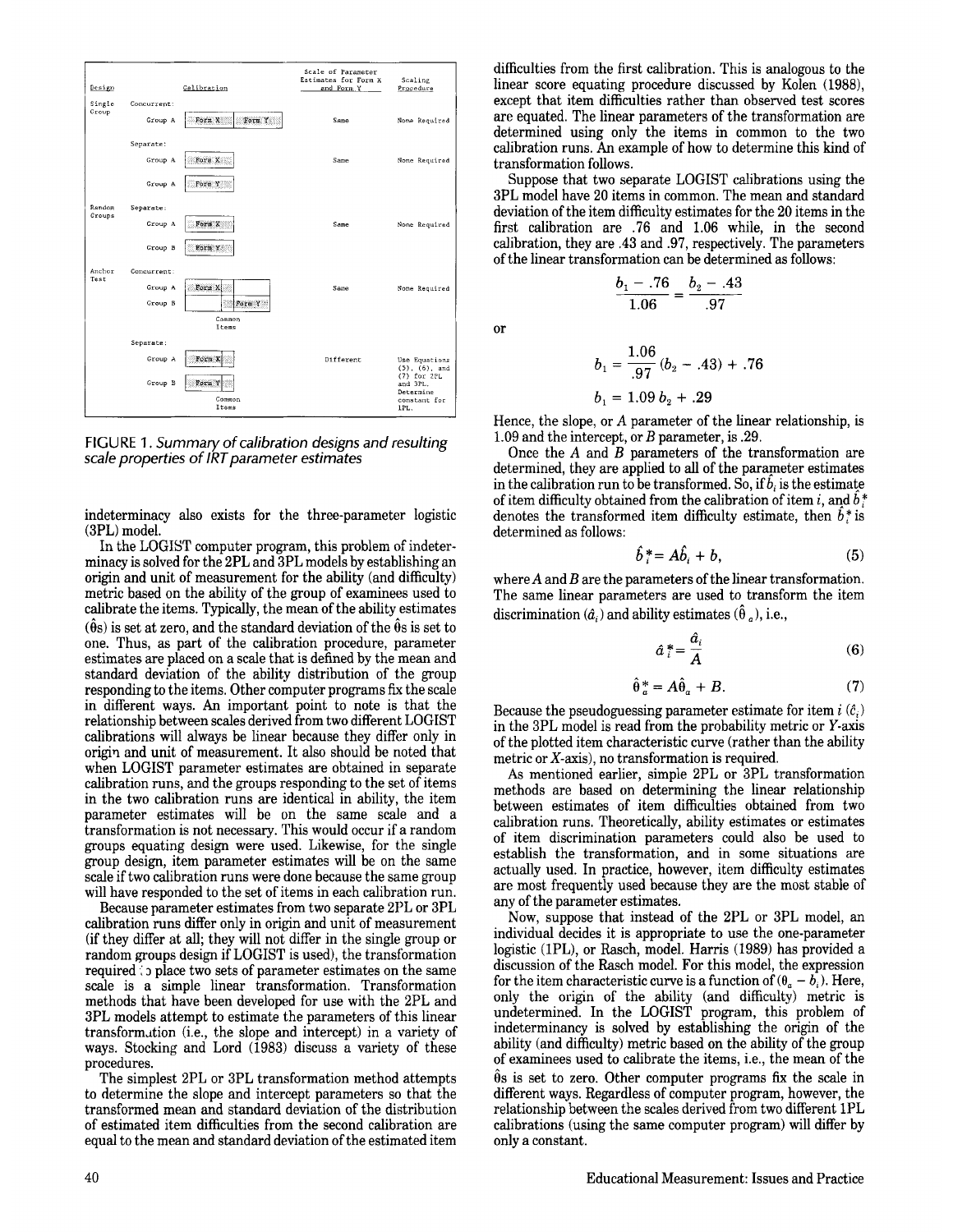

**FIGURE** *2. Relationship between ability estimates and estimated true scores for Form X and Form* Y

Suppose that two separate LOGIST calibrations using the 1PL model have 20 items in common and that the mean of the item difficulty estimates for the 20 items in the first calibration is .76 and, in the second calibration, is **.43.** The constant of adjustment can then be determined as follows:

or

$$
b_1 = b_2 + .33
$$

 $b_1 - .76 = b_2 - .43$ 

To adjust all item difficulty parameter estimates from the second calibration to be on the scale of the first calibration, simply add a constant, **.33.** Exactly the same constant would be added to the ability estimates from the second calibration to put them on the scale of the first.

The information provided in Figure **1** summarizes the previously described item calibration designs and the scale properties of the IRT parameter estimates obtained from these designs. Several points are worth noting: (a) if it is possible to calibrate item responses for two test forms simultaneously, parameter estimates will automatically be on the same scale; (b) for the single group and random groups data collection designs, parameter estimates for the two tests (identified as test form X and test form Y in Figure **1)** will be on the same scde regardless of whether they are obtained in separate or simultaneous calibrations; and (c) for anchor test designs, a separate scaling step is required to place parameter estimates on the same scale if the parameter estimates are obtained in separate calibration runs.

#### *Step Three: Equating Test Scores*

Once parameter estimates for two forms of a test have been placed on the same scale, the ability estimate obtained for an individual will be the same within measurement error regardless of which form of the test he or she actually took. Therefore, if one can report ability estimates to examinees as their test scores, the equating is completed.

If a testing program is unable to report ability estimates to examinees, it is possible to translate any value of  $\theta$  to corresponding estimated true scores on the two forms and use these estimated true scores as equated scores. If test form  $X$  and test form Y are both measures of the same ability  $\theta$ , then estimated true scores on the two forms are related to  $\theta$  by their test characteristic functions:

$$
\hat{T}_x = \sum_{i=1}^{n_x} \hat{P}_i(\theta), \tag{8}
$$

$$
\hat{T}_y = \sum_{j=1}^{n_y} \hat{P}_j(\theta),\tag{9}
$$

where

 $\hat{T}_x$  = Test form X estimated true score,

 $\widetilde{T}_y =$  Test form *Y* estimated true score, and  $\hat{P}_i$  ( $\theta$ ) and  $\hat{P}_j(\theta)$  are the estimated item-response functions for items  $i$  (in test form  $X$ ) and  $j$  (in test form *Y),* respectively.

Equations (8) and (9) can be used to transform any  $\theta$  (not just  $\hat{\theta}$ s actually obtained from the administration of the test forms) to an estimated true score on the respective test forms. Because of this and because the item parameter estimates used in (8) and (9) are independent of the groups taking the tests, the conversion, or relationship between the true scores on the two forms, can also be said to be independent of the groups used to obtain it. Further, it should be noted that while the  $\hat{\theta}$  s for individuals, estimated separately for two test forms, should be the same once transformed, the relationship between the estimated true scores will certainly be nonlinear if the forms differ in difficulty.

The plot shown in Figure **2** illustrates the relationship between ability estimates and estimated true scores for two test forms (test form  $X$  and test form  $Y$ ) after the two forms have been equated using IRT methods. Differences in difficulty between the two forms are reflected in the curvilinear relationship between estimated true scores for forms X and Y. It can be seen from the plot that form  $X$  is the easier form of the test, with higher estimated true scores considered equivalent to lower estimated true scores on form Y. However, as can be seen in Figure **2,** the relationship between ability estimates obtained on the two forms is linear, with slope of **1.0** and intercept of 0.0, indicating that an examinee's estimate of ability is the same regardless of the test form he or she was administered.

**A** practical problem with IRT true-score equating should be mentioned at this point. This problem has to do with the fact that the scores to be equated on two test forms are observed scores (the scores the candidates actually obtained) and not the estimated true scores derived from Equations (8) and **(9).**  Studies suggest, however, that applying the true-score equating results to the actual observed-score data does not lead to unreasonable results (see Lord & Wingersky, **1983),** although there is no theoretical justification for doing this. In most 2PL and 3PL model IRT equating applications, this is exactly what is done.

In practice, a fairly simple procedure is followed to provide reported scores based on an IRT equating procedure. First, abilities (i.e.,  $\theta$ s) are transformed to estimated true scores on the two forms using Equations (8) and **(9).** Once the relationship between estimated true scores on the new and old forms of the test is determined, one simple further step is involved to establish the relationship between estimated true scores on the new test form and reported scores on the scale used by the particular testing program. This step involves taking the observed-score-to-reported-score transformation for the old form in the equating and using this transformation with the old form's estimated true scores. The relationship between new and old form estimated true scores is then used to derive an estimated true-score-to-reported-score transformation for the new form.

For illustrative purposes, Table 1 provides data to be used in an example of the steps that would be taken to determine scaled or reported scores for a new form of a test, on a scale that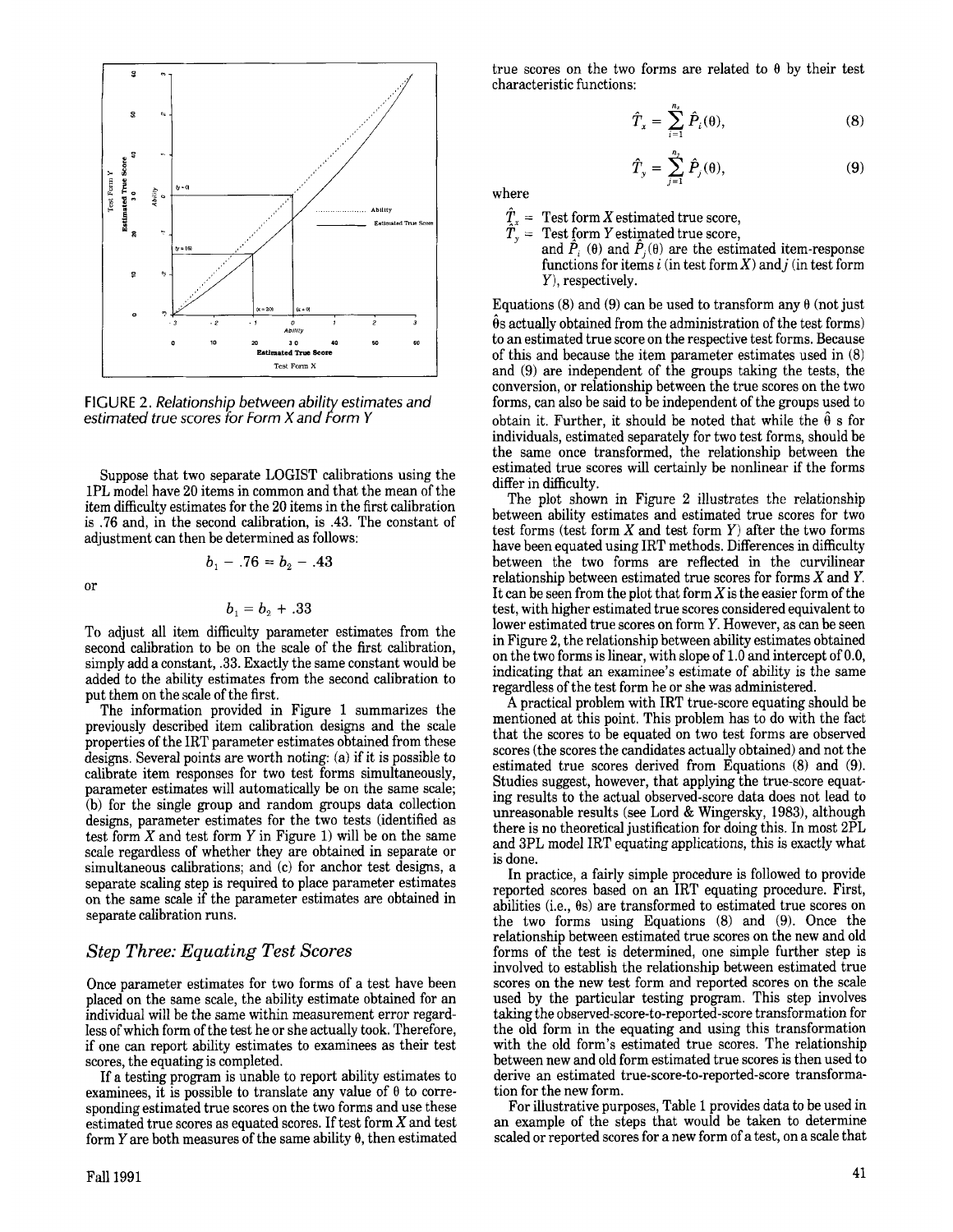#### **Table 1**

## *Three-Parameter Model IRT ZTue-Score Equating Table for New Form's Estimated True Scores From 40 to 50*

| New Form's        |        | Old Form's        | Rounded |
|-------------------|--------|-------------------|---------|
| Estimated         |        | <b>Fstimated</b>  | Scaled  |
| <b>True Score</b> | Theta  | <b>True Score</b> | Score   |
| 50                | 2.0089 | 48.7149           | 700     |
| 49                | 1.9170 | 47.6325           | 690     |
| 48                | 1.8300 | 46.5456           | 680     |
| 47                | 1.7467 | 45.4555           | 670     |
| 46                | 1.6665 | 44.3632           | 660     |
| 45                | 1.5887 | 43.2689           | 660     |
| 44                | 1.5129 | 42.1738           | 650     |
| 43                | 1.4385 | 41.0773           | 640     |
| 42                | 1.3652 | 39.9790           | 630     |
| 41                | 1.2928 | 38.8788           | 620     |
| 40                | 1.2210 | 37.7761           | 610     |

extends from **200** to 800, rounded to units of ten for reporting purposes, for estimated true scores between **40** and 50.

Focusing on, say, a new form's estimated true score of **45,**  one can see that this corresponds to an ability or theta value of 1.5887 (determined using Equation (8) in reverse form), which in turn corresponds to an old form's estimated true score of **43.2689** (determined using equation **(9)).** Then, **43.2689** is treated as if it were an observed score on the old form, and the old form's observed-score-to-reported-score transformation is then applied to **43.2689** to yield a reported score of **660.** An individual who received an estimated true score of **45** on the new form and an individual who received an estimated true score of **43.2689** on the old form would both receive a rounded scaled score of **660.** 

It should be noted that the old form of the test is more difficult than the new form; for a given ability level, it yields a lower estimated true score than the new form. To demonstrate that the old form is more difficult, we can see what an estimated true score of, say, **44** would correspond to in scaled score terms for the new and old forms. If the old form is more difficult, **a44** should result in a higher scaled score. For the new form, the scaled score can be read directly from the table, **650.**  For the old form, an estimated true score of **44** is closest to the entry **44.3632** in Table **1,** which rounds to **44** and which corresponds to a scaled score of **660.** The old form does provide a higher scaled score for an estimated true score of **44.** 

Although in the example we have been working with estimated true scores, the true-score equating transformation shown in Table 1 would, in practice, be applied to the observed scores that the individuals obtained on the new form in order to create scaled or reported scores.

### **Practical Advantages of IRT Equating**

In a previous section of this module, two theoretical advantages were offered for using IRT equating methods: (a) IRT equating may be the best method to use when tests of differing difficulties are given to nonrandom groups of examinees who differ in ability, and (b) IRT equating, because of the properties of IRT models, provides conversions that are independent of the group or groups used to obtain them.

Recent research on the application of IRT to the equating process has also brought to light a number of possible practical

advantages that might be gained through the use of IRT equating. These advantages include the following:

- 1. IRT equating offers better equating than that offered by classical methods at the upper ends of score scales where important decisions are often made. As mentioned in the previous section, it is possible to equate estimated true scores for all values of **8.** With classical methods, reasonable equating can take place for only those scores actually obtained by the test takers supplying data.
- IRT equating affords greater flexibility in choosing  $2.$ previous forms of a test for equating purposes. Once a number of previous test forms have item parameter estimates placed on a common scale, it is possible to equate a new test form (once its parameter estimates have been placed on the same scale) to any or all of the old test forms.
- Reequating is easier should it be decided to not score an item after the test is administered. Presently, when classical equating methods are used, if for some reason it is decided not to score an item, the shortened test must be rescored and reequated. If IRT equating of estimated true scores is used, the estimated true scores for the shortened test can be obtained by simply summing over the item characteristic curves for the remaining items in the test.
- IRT equating offers the possibility of item-level preequat- $4<sup>1</sup>$ ing, or deriving the relationship between the test forms before they are administered operationally. This is possible when item-level pretest data are available and can be calibrated, and item parameter estimates can be placed on a common scale. The use of IRT for item-level preequating offers a unique contribution that cannot be obtained using classical methods and data collection designs.

#### **Summary**

In this module, the theoretical justifications and practical advantages of IRT true-score test equating procedures have been discussed. When tests differ in difficulty, or are unequally reliable, and are administered to samples that are not random samples from the same population, the formal requirements for equating outlined in this module are best met when true-score or IRT-based equating procedures are used. As pointed out, however, the practical difficulty in using IRTbased, true-score equating is that the scores to be equated on two tests are not true scores, but observed scores. Results from research studies suggest that applying the true-score equating results to the observed-score data does not lead to unreasonable results, although there is no theoretical justification for doing this. The justification is purely a practical one. For further discussions of this and other issues involving IRT equating, the reader is referred to Lord (1980), Cook and Eignor **(19831,** Skaggs and Lissitz **(1986),** Petersen, Kolen, and Hoover **(19891,** and Cook and Eignor **(1989).** 

# **Self-Test**

In the problems that follow, the numbers of items in the test forms are small to simplify numerical calculations. The numbers of items are not representative of the usual numbers of items in tests calibrated using LOGIST and equated using IRT equating methods.

1. Two 6-item forms of a test, Form *A* and Form *B,* have three items in common. Each form was calibrated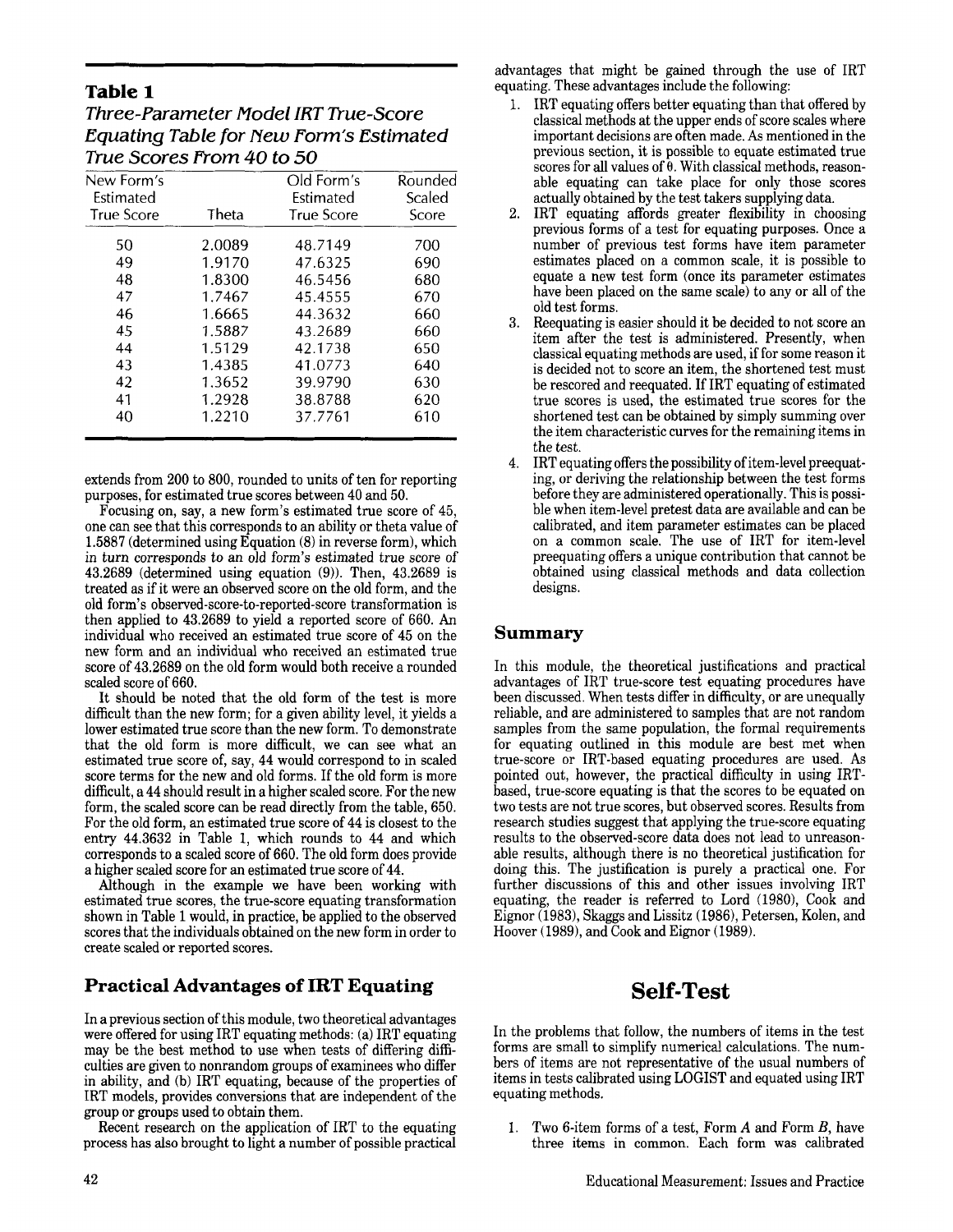separately using LOGIST and the **3PL** model. The table below presents the parameter estimates for the unique and common items in Forms **A** and *B.* As the first step in equating these two forms, use the procedure described in the text to place Form **A** item parameter estimates on the scale of the Form *B* item parameter estimates. Place the transformed item parameter estimates in the table. Use the following formula for computing standard deviations in doing necessary calculations:

$$
S_x = \frac{1}{n} \sqrt{n \Sigma X^2 - (\Sigma X)^2}
$$

|      | $a_i$   | b,     | $c_{\rm i}$ | $a_i$        | b,      | $c_i$        |
|------|---------|--------|-------------|--------------|---------|--------------|
|      | 1.04    | $-.68$ | .22         |              |         |              |
| 2    | 1.38    | .96    | .16         |              |         |              |
| 3    | .90     | $-.14$ | .08         |              |         |              |
| 4    | 1.62    | 1.22   | .16         | 1.08         | 1.23    | .17          |
| 5    | 1.28    | .06    | $.12\,$     | .85          | $-.51$  | .12          |
| 6    | 1.84    | $-.32$ | .18         | 1.23         | $-1.08$ | .18          |
| 7    |         |        |             | .96          | .24     | .16          |
| 8    |         |        |             | 1.60         | 1.32    | .10          |
| 9    |         |        |             | .56          | $-.84$  | .07          |
| Form | Item(i) |        |             | Form A Scale |         | Form B Scale |

2. Use the following table, containing values of  $P_i(\theta)$  for each of the Form A and Form B items at  $\theta$  values of  $-1$ , 0, and **tl,** to construct an (abbreviated) true-score equating table for  $\theta$  values of  $-1$ , 0, and  $+1$ .

| $+1$  |
|-------|
| .9655 |
| .6323 |
| .8746 |
| .7536 |
| .9108 |
| .9896 |
| .8115 |
| .3657 |
| .8625 |
|       |

As an example of how the  $P_i(\theta)$ s were calculated, consider item 9 at  $\theta = 1$ . The general formula for the **3PL** model is

$$
P_i(\theta) = c_i + \frac{(1 - c_i)}{1 + e^{-1.7a_i(\theta - b_i)}}
$$

This becomes

omes  
\n
$$
P_9(1) = .07 + \frac{(1-.07)}{1+e^{-1.7(.56)(1-(-.84))}}
$$
\n
$$
= .07 + \frac{.93}{1+e^{-1.75168}}
$$
\n
$$
= .07 + \frac{.93}{1+.17348}
$$
\n
$$
= .8625
$$

See Harris **(1989)** for further examples.

- **3.** Which form is more difficult-Form **A** or Form *B?*
- **4.** Treat the (abbreviated) true-score equating table in Problem **2** as if it were applicable to observed scores. Suppose that on Form *B,* an observed score of **3** receives a scaled or reported score of *50,* an observed score of **4**  receives a scaled or reported score of **70,** and an observed score of **5** receives a scaled or reported score of **90.** Use linear interpolation (see example below) to determine what reported score a candidate should receive who got a Form **A** observed score of **4.**

#### Example of linear interpolation

What reported score corresponds to a score of **3.2207** on Form *B?* 



So, the reported score corresponding to **3.2207** is **54.414**   $(i.e., 50 + 4.414).$ 

## **Answers to Self-Test**

**1.** (a) Using the *b* parameter estimates for the three common items, calculate the means and standard deviations:

$$
\overline{b}_A = \frac{(1.22) + (.06) + (-.32)}{3}
$$
  
\n
$$
\overline{b}_A = \frac{.96}{3}
$$
  
\n
$$
\overline{b}_A = .32
$$
  
\n
$$
S_{b_A} = \frac{1}{3} \sqrt{3[(1.22)^2 + (.06)^2 + (-.32)^2] - (.96)^2}
$$
  
\n
$$
S_{b_A} = .6550
$$

$$
\frac{\text{Form }B}{\overline{b}_B} = \frac{(1.23) + (-.51) + (-1.08)}{3}
$$
\n
$$
\overline{b}_B = \frac{-.36}{3}
$$
\n
$$
\overline{b}_B = -.12
$$
\n
$$
S_{b_B} = \frac{1}{3} \sqrt{3[(1.23)^2 + (-.51)^2 + (-1.08)^2] - (-.36)^2}
$$
\n
$$
S_{b_B} = .9825
$$

(b) Setting standard deviates equal:

(b) Setting standard deviates equal:  
\n
$$
\frac{b_B - (-.12)}{.9825} = \frac{b_A - (.32)}{.6550}
$$
\n
$$
b_B = \frac{.9825}{.6550} (b_A) - .12 - \frac{.9825}{.6550} (-.32)
$$
\n
$$
b_B = 1.50 b_A - .60
$$

The slope **(A)** of the linear transformation is **1.50,** and the intercept  $(B)$  is  $-.60$ .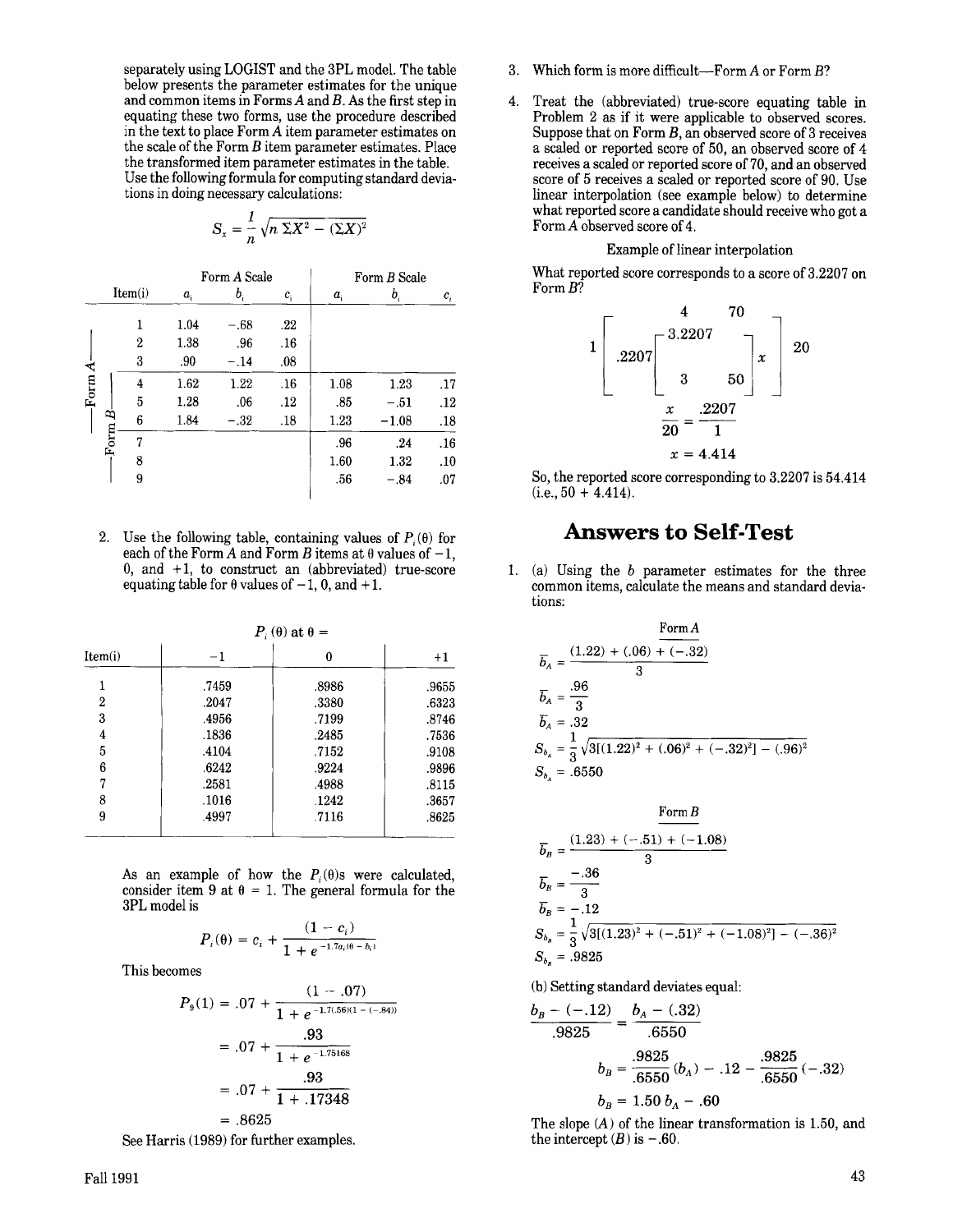(c) Using the formulas

$$
\hat{b}_{i}^{*} = A\hat{b}_{i} + B,
$$
  

$$
\hat{a}_{i}^{*} = \frac{\hat{a}_{i}}{A}, \text{ and}
$$
  

$$
\hat{c}_{i}^{*} = \hat{c}_{i},
$$

where  $A = 1.50$  and  $B = -.60$ , the transformed item parameter estimates for the three unique Form **A** items are the following: re  $A = 1.50$  and  $B = -.60$ , the<br>umeter estimates for the three un<br>the following:<br>for *Item 1*:  $\hat{a}_1^* = \frac{1.04}{1.50} = .69$ 

for *Item 1*: 
$$
\hat{a}_1^* = \frac{1.04}{1.50} = .69
$$
  
\n $\hat{b}_1^* = 1.5(-.68) - .60 = -1.62$   
\n $\hat{c}_1^* = .22$   
\nfor *Item 2*:  $\hat{a}_2^* = \frac{1.38}{1.50} = .92$   
\n $\hat{b}_2^* = 1.5(.96) - .60 = .84$   
\n $\hat{c}_2^* = .16$   
\nfor *Item 3*:  $\hat{a}_3^* = \frac{.90}{1.50} = .60$   
\n $\hat{b}_3^* = 1.5(-.14) - .60 = -.81$   
\n $\hat{c}_3^* = .08$ 

The completed table of item parameter estimates would then look as follows:

|        |      |         | Form A Scale |        |         | Form B Scale |         |         |
|--------|------|---------|--------------|--------|---------|--------------|---------|---------|
|        |      | Item(i) | $a_i$        | b,     | $c_{i}$ | $a_i$        | $b_{i}$ | $c_{i}$ |
|        |      |         | 1.04         | $-.68$ | .22     | .69          | $-1.62$ | .22     |
|        |      | 2       | 1.38         | .96    | .16     | .92          | .84     | .16     |
|        |      | 3       | .90          | $-.14$ | .08     | .60          | $-.81$  | .08     |
| Form A |      | 4       | 1.62         | 1.22   | .16     | 1.08         | 1.23    | .17     |
|        | ∞    | 5       | 1.28         | .06    | .12     | .85          | $-.51$  | $.12\,$ |
|        | Form | 6       | 1.84         | $-.32$ | .18     | 1.23         | $-1.08$ | .18     |
|        |      | 7       |              |        |         | .96          | .24     | .16     |
|        |      | 8       |              |        |         | 1.60         | 1.32    | .10     |
|        |      | 9       |              |        |         | .56          | $-.84$  | .07     |
|        |      |         |              |        |         |              |         |         |

2. Test Form A is made up of items 1 through 6. At  $\theta = -1$ ,

$$
\hat{T}_{x_A} = \sum_{i=1}^{6} \hat{P}_i(-1)
$$
  
= (.7459) + (.2047) + (.4956)  
+ (.1836) + (.4104) + (.6242)  
= 2.6644

$$
At \theta = 0,
$$

$$
\hat{T}_{x_A} = \sum_{i=1}^{6} \hat{P}_i(0)
$$
  
= (.8986) + (.3380) + (.7199)  
+ (.2485) + (.7152) + (.9224)  
= 3.8426

At  $\theta = 1$ ,

$$
\hat{T}_{x_A} = \sum_{i=1}^{6} \hat{P}_i(1) = 5.1264
$$

Test Form *B* is made up of items 4 through 9. At  $\theta = -1$ ,

$$
\hat{T}_{x_B} = \sum_{i=4}^{9} \hat{P}_i(-1)
$$
  
= (.1836) + (.4104) + (.6242)  
+ (.2581) + (.1016) + (.4997)  
= 2.0776

At  $\theta=0$ ,

At  $\theta = 1$ ,

$$
\hat{T}_{x_B} = \sum_{i=4}^{9} \hat{P}_i(0) = 3.2207
$$

$$
\hat{T}_{x_B} = \sum_{i=4}^{9} \hat{P}_i(1) = 4.6937
$$

The (abbreviated) true-score equating table would then be as follows:

| Form A Estimated<br>True Score | Form B Estimated<br>True Score |  |
|--------------------------------|--------------------------------|--|
| 2.6644                         | 2.0776                         |  |
| 3.8426                         | 3.2207                         |  |
| 5.1264                         | 4.6937                         |  |
|                                |                                |  |

- 3. Form *B* is more difficult. For a given **8,** it yields a lower estimated true score than the estimated true score for Form **A.**
- **4.** The example, repeated here, was the first step in the necessary calculations. Remember that we are treating the true-score equating table as if it were applicable to observed scores.

$$
1\left[\begin{array}{c}4 & 70\\2207 & 3.2207\\3 & 50\end{array}\right] x
$$

$$
\frac{x}{20} = \frac{.2207}{1}
$$

$$
x = 4.414
$$

So the reported score corresponding to 3.2207 on Form B is  $54.414$  (i.e.,  $50 + 4.414$ ). The second step involves:

$$
1\begin{bmatrix}5 & 90 \\ .6937 & 4.6937 \\ 4 & 70\end{bmatrix}x\begin{bmatrix}20 \\ x \\ 20 \end{bmatrix}
$$

$$
\frac{x}{20} = \frac{.6937}{1}
$$

$$
x = 13.874
$$

44 Educational Measurement: Issues and Practice